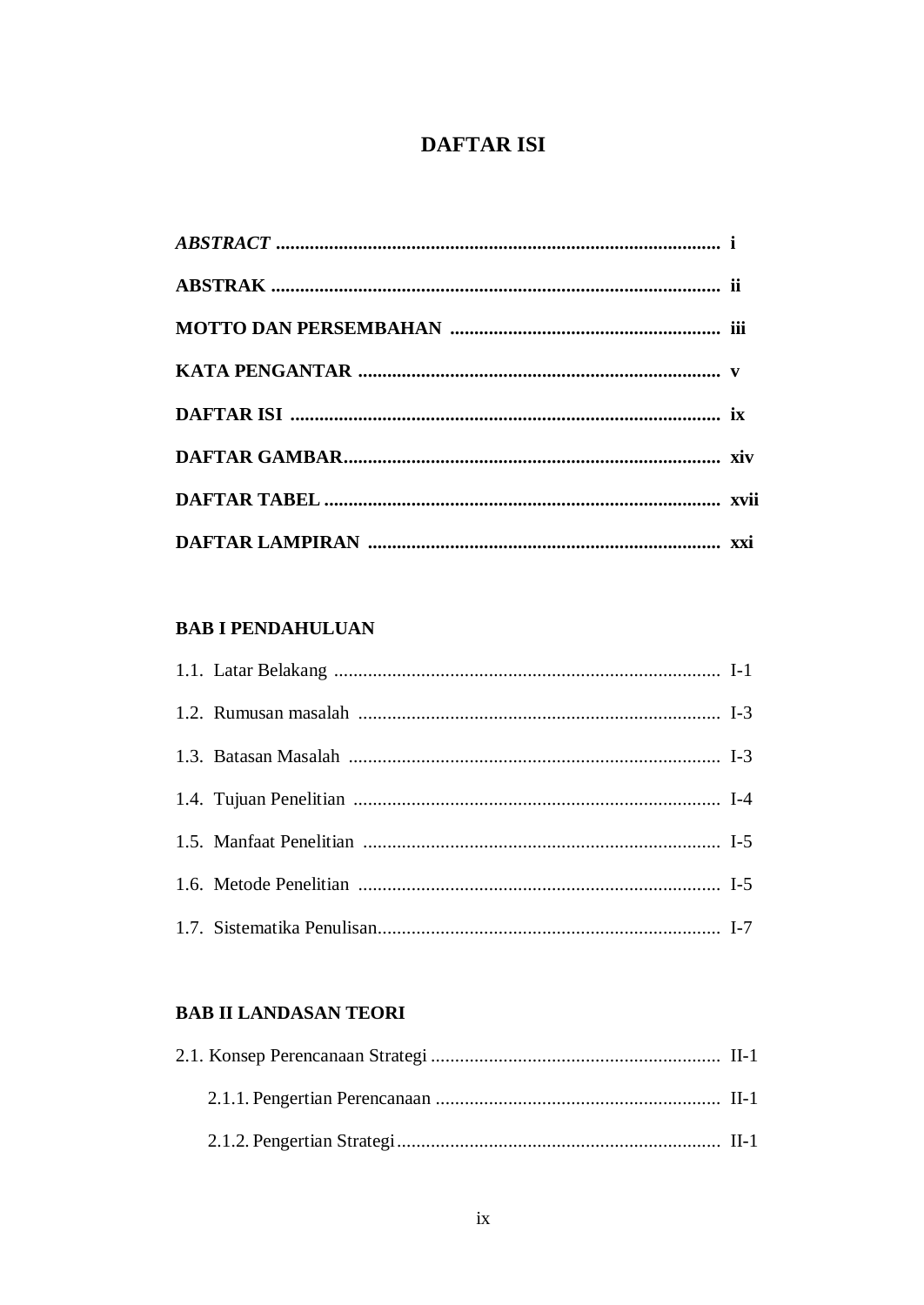| 2.1.4. Peran Perencanaan Strategik dalam Organisasi  II-2      |  |
|----------------------------------------------------------------|--|
|                                                                |  |
|                                                                |  |
|                                                                |  |
|                                                                |  |
|                                                                |  |
|                                                                |  |
|                                                                |  |
|                                                                |  |
|                                                                |  |
| 2.4. TOGAF (The Open Group Architecture Framework) II-9        |  |
| 2.5. Metode TOGAF ADM (Architecture Development Method)  II-11 |  |
|                                                                |  |
|                                                                |  |
|                                                                |  |
| 2.5.4. Phase C: Information Systems Architecture  II-14        |  |
|                                                                |  |
|                                                                |  |
|                                                                |  |
|                                                                |  |
| 2.5.9. Phase H: Architecture Change Management II-18           |  |
|                                                                |  |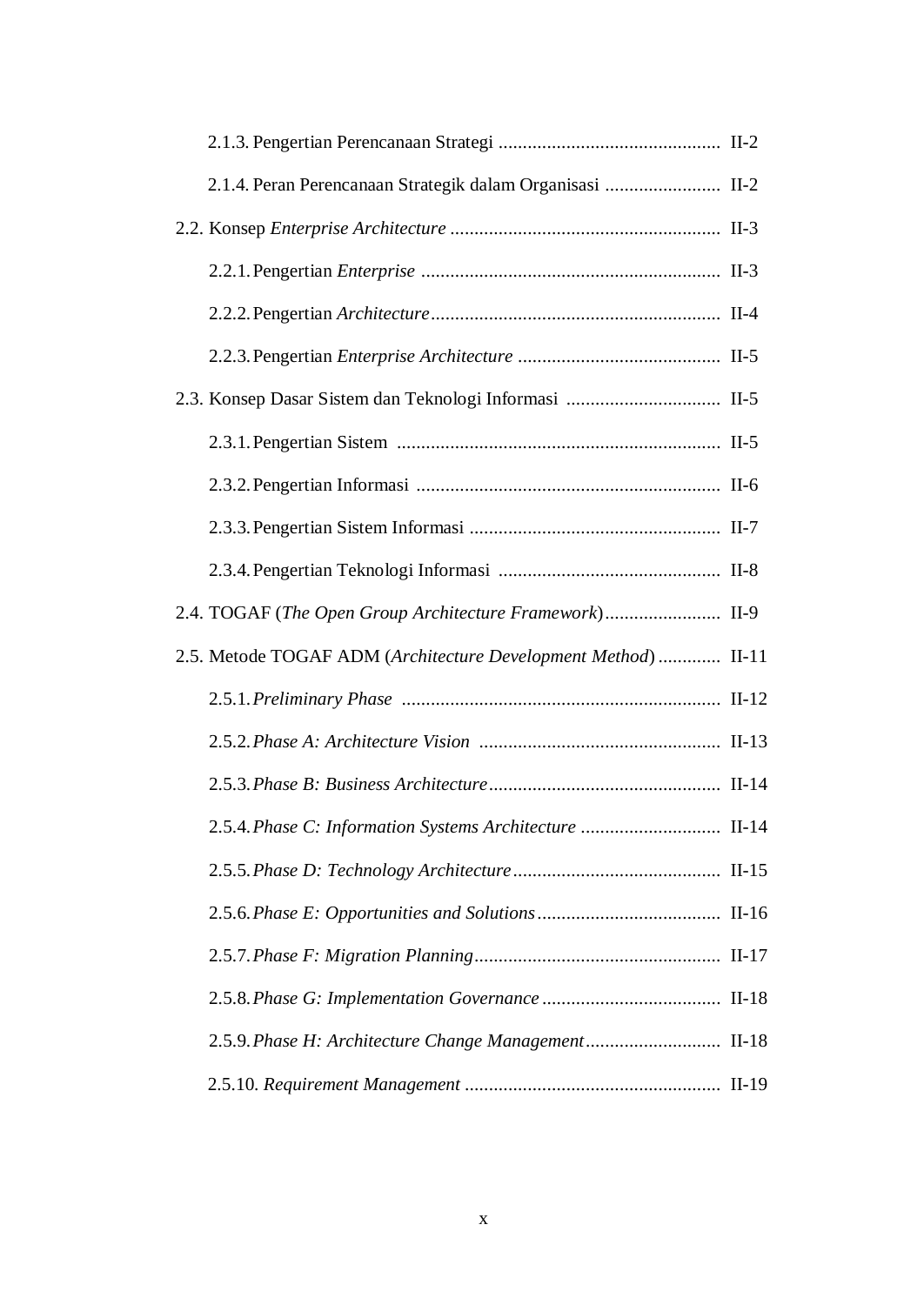| 2.6.4. Business Process Model and Notation (BPMN) II-23 |  |
|---------------------------------------------------------|--|
|                                                         |  |
|                                                         |  |
|                                                         |  |
|                                                         |  |
|                                                         |  |
|                                                         |  |
|                                                         |  |
|                                                         |  |
|                                                         |  |
|                                                         |  |
|                                                         |  |

#### **BAB III METODOLOGI**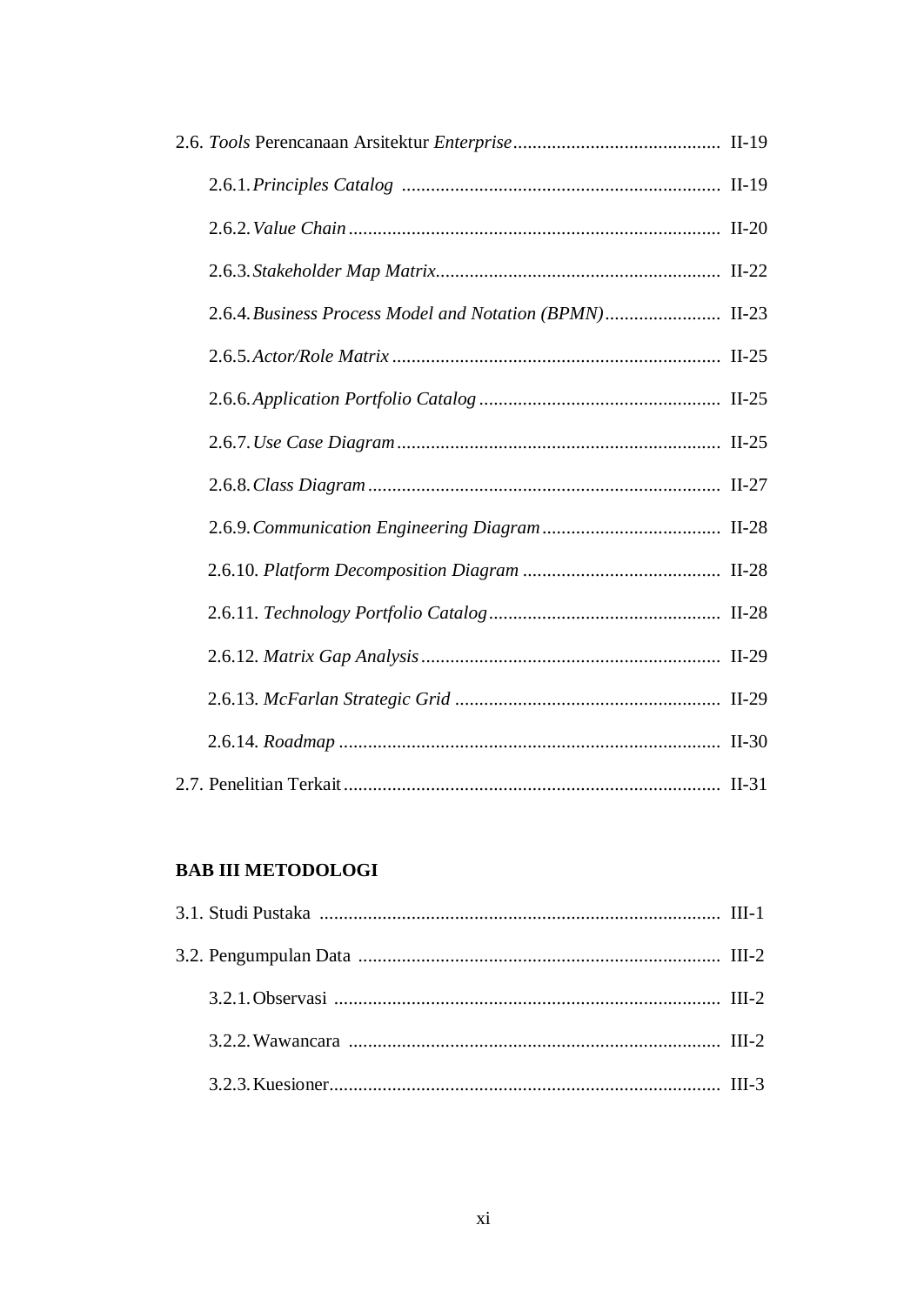| 3.3.4. Phase C: Information System Architecture  III-7 |  |
|--------------------------------------------------------|--|
|                                                        |  |
|                                                        |  |
|                                                        |  |
|                                                        |  |

#### **BAB IV HASIL DAN PEMBAHASAN**

| 4.1.2. Prinsip-Prinsip Perencanaan Arsitektur Enterprise  IV-3 |  |
|----------------------------------------------------------------|--|
|                                                                |  |
|                                                                |  |
|                                                                |  |
|                                                                |  |
|                                                                |  |
|                                                                |  |
|                                                                |  |
|                                                                |  |
| 4.2.8. Hubungan Stakeholder dan Aktivitas Organisasi IV-27     |  |